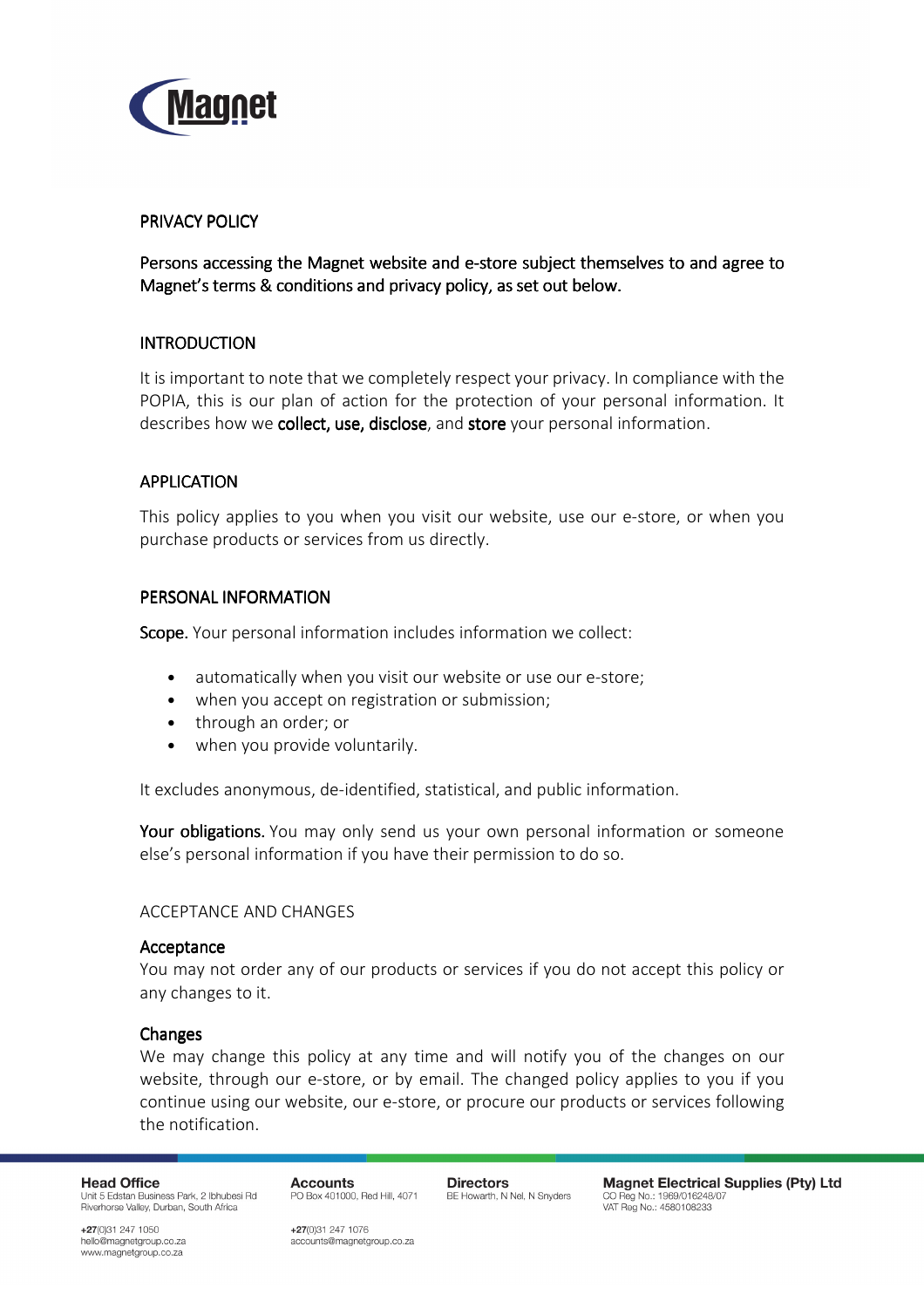

# **Collection**

Automatically through our website and e-store. When you visit our website, we automatically collect your **Internet usage information** (including your IP address, browser details, and usage information, your operating system version and other relevant system information) through your browser, which we may use to optimise our offering to you, display our website correctly, track your activities on it, or for other necessary purposes.

On registration or submission. We may ask you to provide us with certain identifying information (including your first name, surname, company name, contact number and email address) when you register on or otherwise submit information through our website or e-store for the first time.

Through an order. We ask you to provide us certain products or services information when you order our products or services either via our e-store or directly from us.

Voluntarily. We may ask you to provide us certain optional information on a voluntary basis.

Consent to collection. We will get your consent to collect your personal information in accordance with applicable law when you provide us with it.

Purpose for collection. We may process your information that you provide to us for the purposes that you indicated when you agreed to provide it to us. Processing includes gathering your personal information, disclosing it, and combining it with other personal information.

## USE

Processing. We may process your personal information to fulfil our obligations to you.

Cookies. We may place small text files on your device when you visit our website that allow us to provide you with a personalised experience by associating your personal information with your device. They let us remember your preferences, allow third parties to provide services to you, and otherwise serve useful purposes for you. Your internet browser generally accepts them automatically, but you can often change this setting or delete them manually. However, we won't be able to provide you with access to certain aspects of our website where cookies are necessary if you do so. We have no

**Head Office** Unit 5 Edstan Business Park, 2 Ibhubesi Rd Riverhorse Valley, Durban, South Africa

**Accounts** PO Box 401000, Red Hill, 4071 **Directors** BE Howarth, N Nel, N Snyders

**Magnet Electrical Supplies (Ptv) Ltd** CO Reg No.: 1969/016248/07 VAT Reg No.: 4580108233

+27(0)31 247 1050 hello@magnetgroup.co.za www.magnetgroup.co.za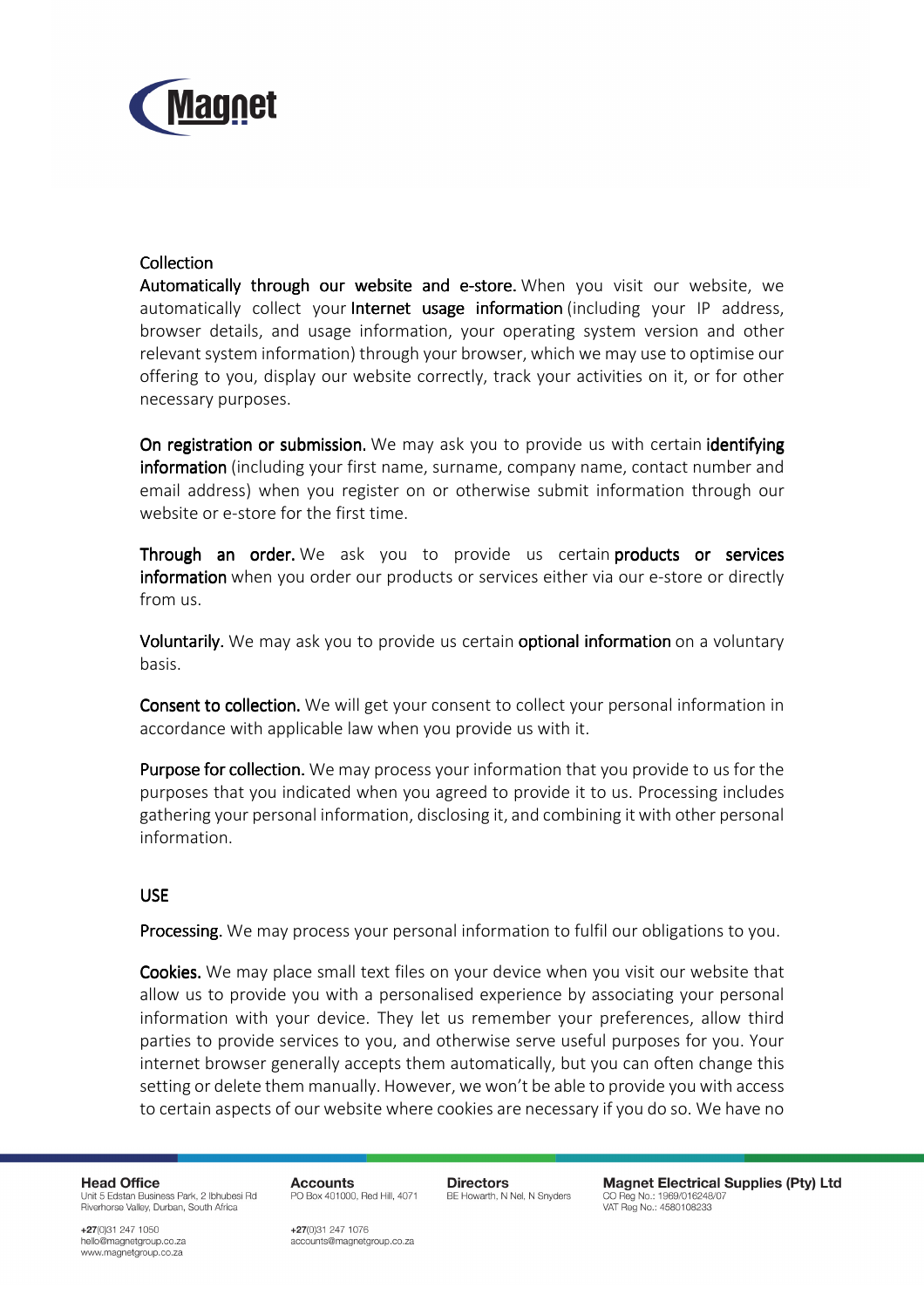

access to or control over any cookies that our business partners may use on our website and they have their own privacy policies that govern them.

Messages. We may use your identifying information to send you administrative and update messages about our website or e-store.

Promotional messages. We will not send you promotional messages unless you have chosen to opt into them. But, we may send you one message asking you to opt into promotional messages without you having opted into promotional messages.

Targeted content. We may use your personal information to provide you with targeted content through our website or e-store in a completely automated process.

Recording calls. We may monitor and record any telephone calls that you make to us, unless you specifically request us not to.

# DISCLOSURE

Sharing. We may share your personal information with third parties for the purposes of fulfilling our obligations to you, including with:

- other companies or divisions within our group;
- our contractors who help us meet our obligations to you, including those that help us understand your personal information; or
- get through an order; or
- third parties as required by applicable law.

Honour this policy. We will require anyone that we share your personal information with to honour this policy whenever possible in terms of applicable law.

Mandatory disclosure. We may disclose personal information to third parties if required for legal reasons, such as if required by the relevant authorities or a court order.

Marketing purposes. We may disclose aggregate statistical information that we derive from your and other people's personal information to our business partners.

Personnel. We may need to disclose personal information to our personnel to do their jobs, but will not do so unnecessarily, and will ensure they safeguard this information and treat it with the utmost sensitivity.

**Head Office** Unit 5 Edstan Business Park, 2 Ibhubesi Rd Riverhorse Valley, Durban, South Africa

**Accounts** PO Box 401000, Red Hill, 4071 **Directors** BE Howarth, N Nel, N Snyders

**Magnet Electrical Supplies (Ptv) Ltd** CO Reg No.: 1969/016248/0 VAT Reg No.: 4580108233

+27(0)31 247 1050 hello@magnetgroup.co.za www.magnetgroup.co.za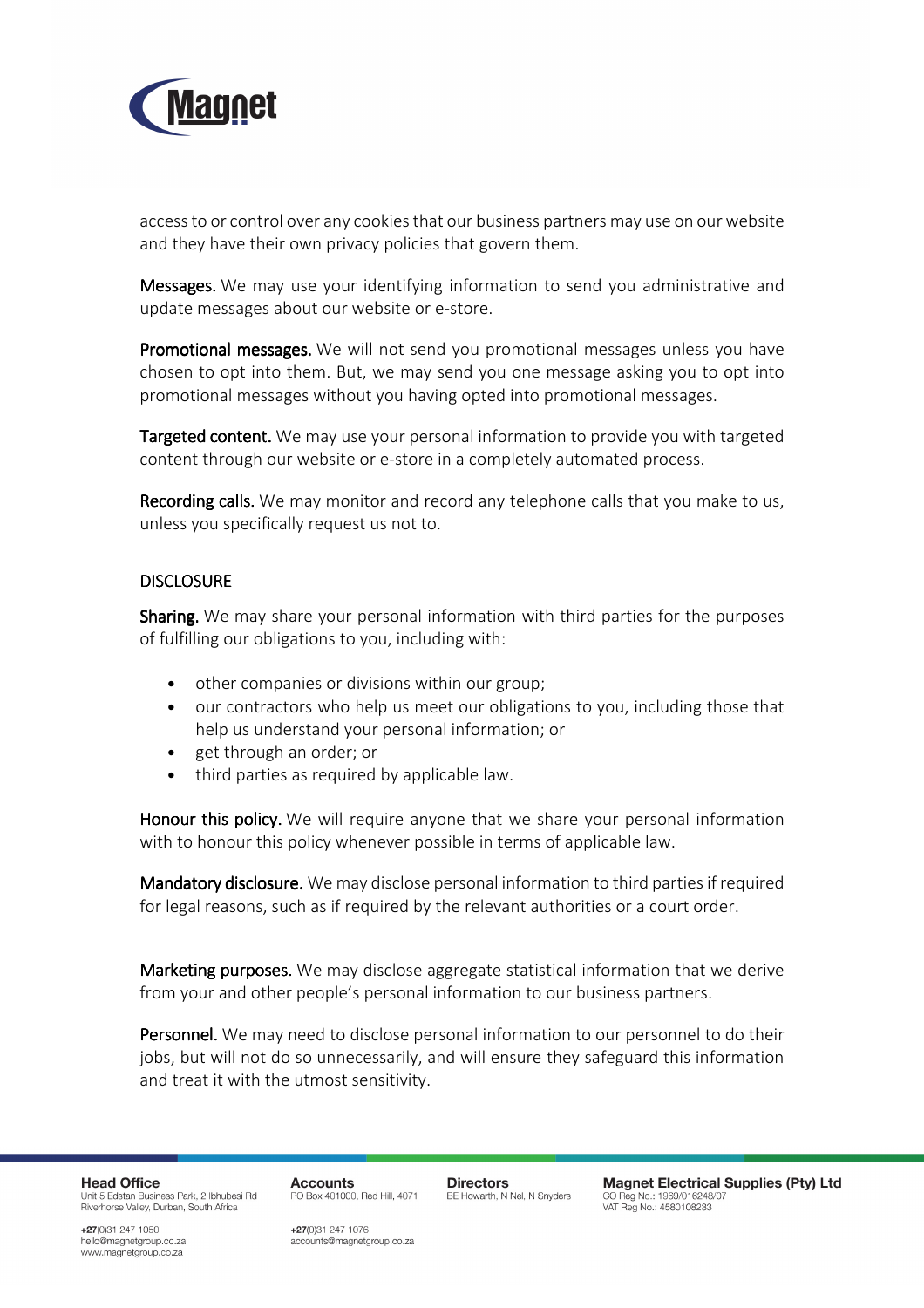

Change of ownership. We may assign our rights to the personal information we process to our new owners if our ownership changes for any reason.

# **SECURITY**

We take the security of personal information very seriously and always do our best to comply with applicable data protection laws. Our hosting company will host our website and e-store in a secure server environment that uses a firewall and other advanced security measures to prevent interference or access from outside intruders. We implement disaster recovery procedures where appropriate.

## **STORAGE**

Access. You may ask us to provide you with a description of the personal information that we hold on you, correct or update it or delete it (provided that we do not need it to fulfil our obligations to you or applicable law does not require us to keep it). We will take all reasonable steps to verify your identity before doing so. We may charge a fee to recoup our costs associated with this request if there is a cost to us associated with it and provided that applicable law allows us to do so. Please contact us with your name and any other information needed to identify you correctly if you want access to information or want us to correct, update or delete it.

Accuracy. We will do our best to keep your personal information that we collect accurate, complete, and up to date.

Participation. We may ask you to update your personal information from time to time. but will take steps to verify your identity to prevent unauthorised access when doing so.

Retention. We will only keep your personal information for as long as is necessary to fulfil our obligations to you, unless you have given us permission to keep it longer or we are otherwise legally allowed to do so.

**Transfer.** We may transfer your personal information outside of the country in which it was collected to a foreign country. You consent to us processing your personal information in a foreign country with less stringent data protection laws than the country in which it was collected.

### GENERAL

**Head Office** Unit 5 Edstan Business Park, 2 Ibhubesi Rd Riverhorse Valley, Durban, South Africa

**Accounts** PO Box 401000, Red Hill, 4071 **Directors** BE Howarth, N Nel, N Snyders

**Magnet Electrical Supplies (Ptv) Ltd** CO Reg No.: 1969/016248/07 VAT Reg No.: 4580108233

+27(0)31 247 1050 hello@magnetgroup.co.za www.magnetgroup.co.za